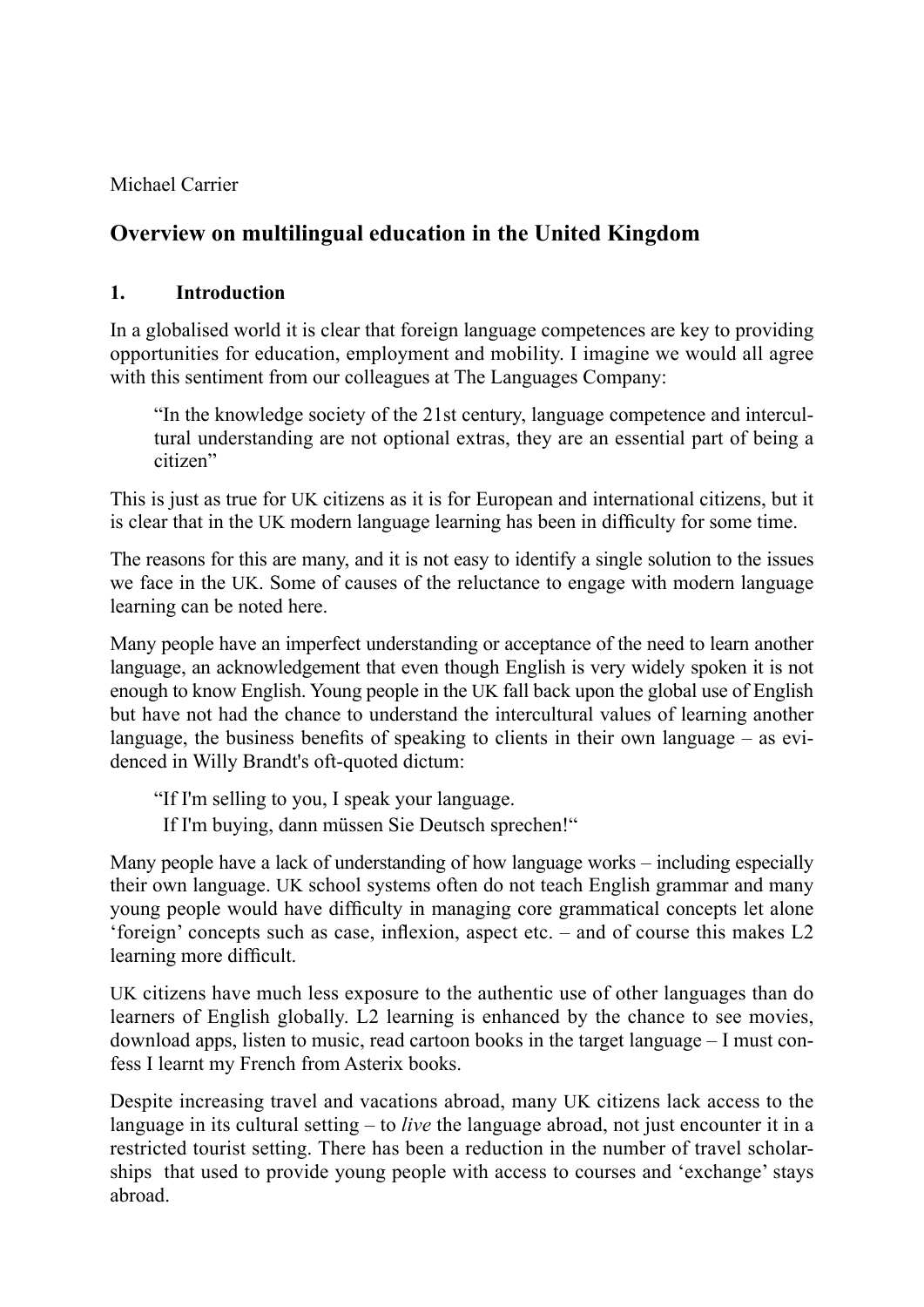# **2. Educational context**

UK educational statistics give rise to concerns about the future language competences of young people. The number of students taking secondary school examinations in modern languages has dropped considerably in a generation, and more rapidly recently: from around 350,000 French GCSEs (the examination at age 16) in 2002, to under 200,000 in 2010; from 78% doing a language at GCSE in 2000 to 44% taking a language in 2009.

The number of students studying modern languages at university has dropped considerably in a generation. In 2008 only 2.9% of the 1.6m students at university in UK were studying a foreign language as a major subject (though more as an ancillary subject) and this has led to a reduction in the languages offered:

"as many as a third of university Language Departments had closed in seven years" (Kelly 2008)

It is clear that this may affect the UK's ability to participate in and compete in the world economy, and certainly impairs the cultural experience of UK citizens who are thus less able to enjoy the benefits that second language competence brings (including, according to recent press reports, a delay in the onset of Alzheimer's).

There are many contributory causes, and many professional colleagues and institutions are working to reverse this trend, with some successes more recently that may point the way to a more positive direction, some of which are outlined in the papers that follow.

## **3. Political context**

The UK Minister of Education, Michael Gove, supports a new approach to language learning from primary school upwards, and says that modern language learning improves "the empathy [...] and cultural outlook of children", and that "people learning a language understand their own language better".

This is a very refreshing change from the previous administration, which actually discouraged students from learning languages by making them optional from age 14.

Many believe that this was done to help schools improve their exam results in the published league tables of schools' results – because obviously languages are harder than more generic courses such as 'media studies' and language exam results were seen to be negatively affecting the overall average exam results of schools. Perhaps as a result of this increased political support the UK will have more investment in the vital world of language learning

## **4. Language and mobility**

This investment should also include ways of making it possible for young people to go abroad to really experience language and culture first-hand.

I was very lucky, because I went to a school that valued and supported language learning – in fact my teachers wrote many of the textbooks used by other schools across the UK – and as a result I was able to study both French and German to a high level, with a little bit of Spanish and Latin.